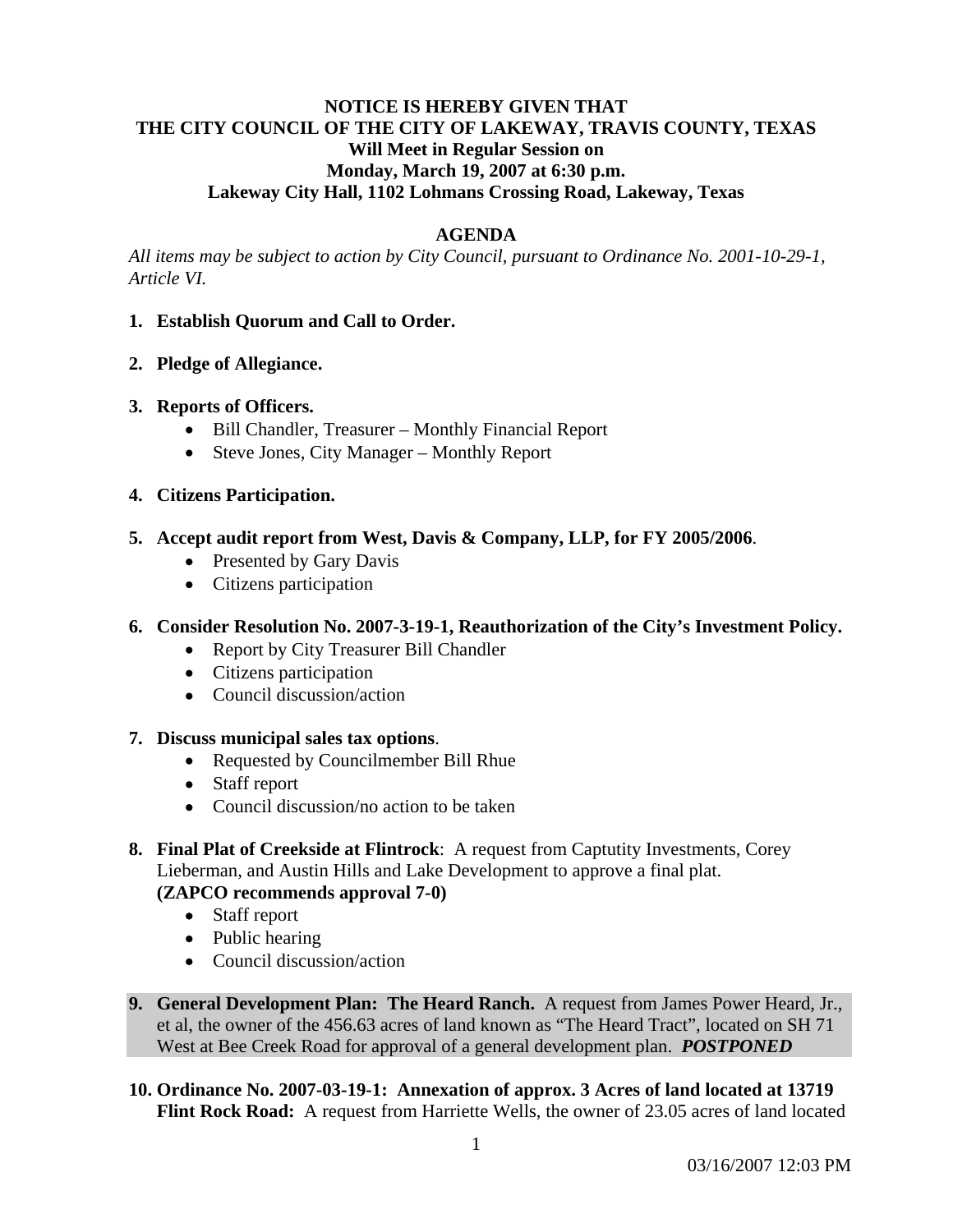at 17002 Flint Rock Road, to annex approx. 3 acres of land as right-of-way for the extension of Serene Hills Drive. **(ZAPCO recommends approval 7-0)** 

- Staff report
- Public hearing
- Council discussion/action

**11. Ordinance No. 2007-03-19-2: Annexation of 9.108 Acres of land known as the Winnett Tract and a portion of Tonkawa Trail West.** A petition from Jerry and Sherri Winnett located at 3910 and 3920 Pawnee Pass to annex 9.108 acres and the adjacent portion of Tonkawa Trail West, into the City of Lakeway.

# **(ZAPCO recommends approval 7-0)**

- Staff report
- Public hearing
- Council discussion/action

**12. Ordinance No. 2007-03-19-3: Original Zoning of 9.108 Acres of land known as the Winnett Tract.** A request from Jerry and Sherri Winnett to zone the property located at 3910 and 3920 Pawnee Pass to "R-1, Single Family Residential" **(ZAPCO Recommends R-6, Vote 6-1)** and "AG, Agricultural" **(ZAPCO Recommends R-6, Vote 6-1)** 

- Staff report
- Public hearing
- Council discussion/action
- **13. Final Plat: North Lakeway Village Sec. 2:** A request from Larry Niemann, Trustee and RH of Texas, the owners of 21.822 acres of land located on the north side of Clara Van Trail to plat the property for condominium development.

# **(ZAPCO recommends approval 7-0)**

- Staff report
- Public hearing
- Council discussion/action
- **14. Ordinance No. 2007-03-19-4: Annexation of 27.703 Acres located at 15617 Flint Rock Road plus a portion of Flint Rock Road**: A petition from Cherry Knoll LLC, the owners of the land located at 15617 Flint Rock Road (Hutto Tract) to annex the 27.703 acres, plus the adjacent portion of Flint Rock Road, into the City of Lakeway.

# **(ZAPCO recommends approval 7-0)**

- Staff report
- Public hearing
- Council discussion/action

# **15. Ordinance No. 2007-03-19-5: Original Zoning of 27.703 Acres located at 15617 Flint**

**Rock Road:** A request from Cherry Knoll LLC, the owners of the land located at 15617 Flint Rock Road (Hutto Tract), to zone the property to "R-1, Single Family Residential" and "C-1, Office/Light Retail" **(ZAPCO recommends approval 7-0)**

- Staff report
- Public hearing
- Council discussion/action